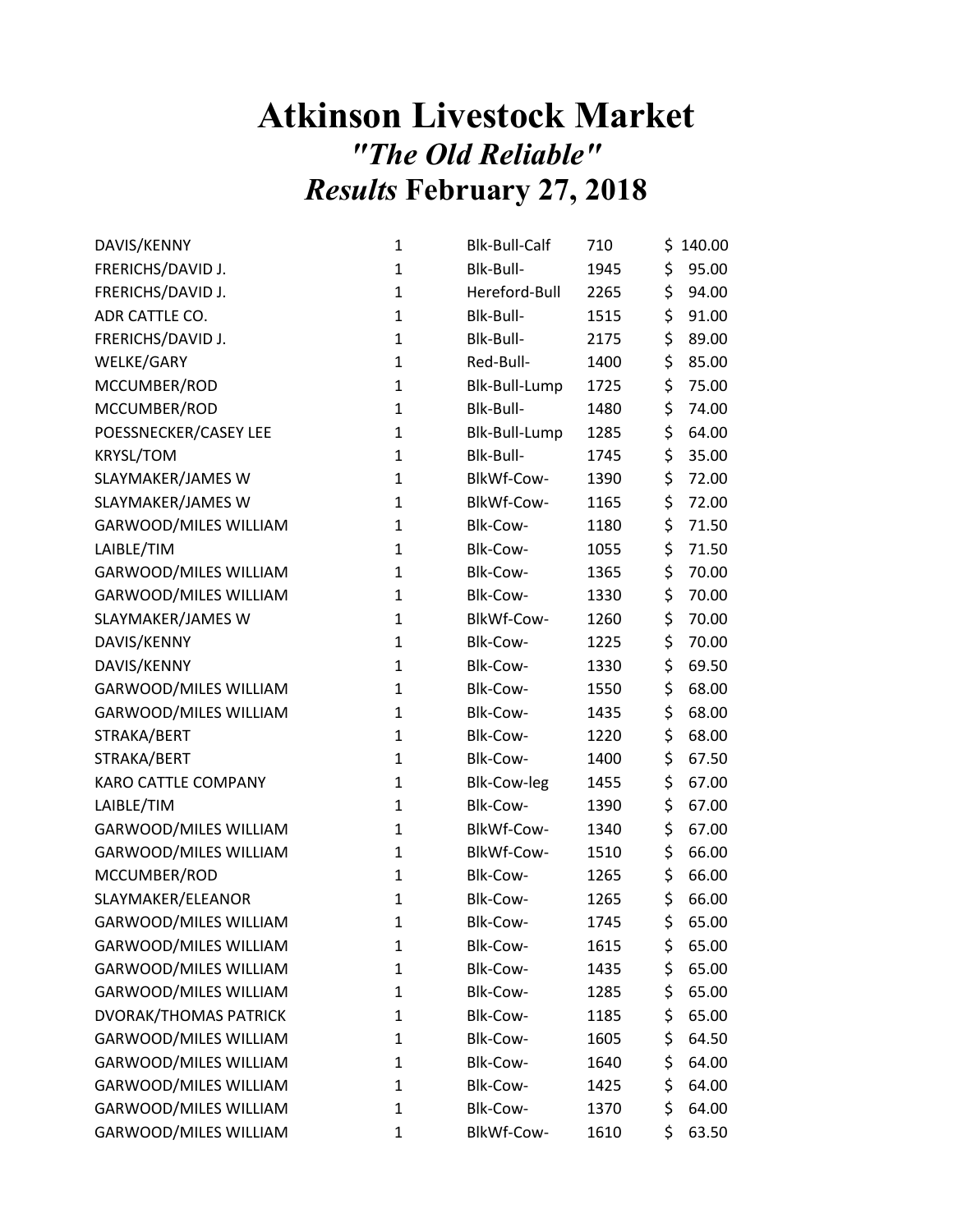| REIMAN/ED                        | 1              | Blk-Cow-       | 1340 | \$<br>63.50  |
|----------------------------------|----------------|----------------|------|--------------|
| REIMAN/ED                        | $\mathbf{1}$   | Blk-Cow-       | 1435 | \$<br>63.00  |
| REIMAN/ED                        | $\mathbf{1}$   | Blk-Cow-       | 1355 | \$<br>63.00  |
| REIMAN/ED                        | $\mathbf{1}$   | Blk-Cow-       | 1310 | \$<br>63.00  |
| GARWOOD/MILES WILLIAM            | $\mathbf{1}$   | Blk-Cow-       | 1775 | \$<br>62.00  |
| GARWOOD/MILES WILLIAM            | 1              | Blk-Cow-       | 1665 | \$<br>62.00  |
| GARWOOD/MILES WILLIAM            | $\mathbf{1}$   | Blk-Cow-       | 1460 | \$<br>60.00  |
| <b>KAUP LLC/BR</b>               | $\mathbf{1}$   | BlkWf-Cow-     | 1635 | \$<br>59.00  |
| <b>KAUP LLC/BR</b>               | $\mathbf{1}$   | BlkWf-Cow-     | 1315 | \$<br>58.50  |
| GARWOOD/MILES WILLIAM            | 1              | Blk-Cow-       | 1725 | \$<br>58.00  |
| KARO CATTLE COMPANY              | $\mathbf{1}$   | Blk-Cow-       | 950  | \$<br>54.00  |
| LANGAN/MIKE                      | 14             | Blk/BlkWf-Hfr- | 488  | \$<br>187.00 |
| PALMER/WES                       | $\mathbf{1}$   | Blk-Hfr-       | 465  | \$183.00     |
| <b>MSP INC</b>                   | 34             | Blk/BlkWf-Hfr- | 449  | \$183.00     |
| OSBORNE/ROLAND                   | 13             | Blk-Hfr-       | 505  | \$177.50     |
| LANGAN/MIKE                      | 33             | Blk/BlkWf-Hfr- | 550  | \$<br>171.50 |
| <b>MSP INC</b>                   | 44             | Blk/BlkWf-Hfr- | 523  | \$170.50     |
| <b>JUNGMAN INC.</b>              | 12             | Blk-Hfr-       | 520  | \$170.00     |
| LANGAN/WILLIAM T.                | 27             | Blk-Hfr-       | 597  | \$164.25     |
| JUNGMAN INC.                     | 23             | Blk-Hfr-       | 609  | \$163.00     |
| WELKE/GARY                       | $\mathbf{1}$   | Blk-Hfr-       | 415  | \$160.00     |
| HAMMERLUN REVOCABLE LIVING TRUST | 12             | Mix-Hfr-       | 624  | \$159.00     |
| MCCUMBER/ROD                     | 16             | Blk/BlkWf-Hfr- | 596  | \$157.50     |
| PALMER/WES                       | 13             | Blk-Hfr-       | 608  | \$157.00     |
| <b>MSP INC</b>                   | $\mathbf{1}$   | Blk-Hfr-       | 295  | \$155.00     |
| ESTES/ALAN R                     | 8              | Mix-Hfr-       | 591  | \$154.50     |
| PALMER/WES                       | 18             | Blk-Hfr-       | 704  | \$148.75     |
| HAMMERLUN REVOCABLE LIVING TRUST | 27             | Blk-Hfr-       | 722  | \$148.00     |
| LANGAN/WILLIAM T.                | 29             | Blk-Hfr-       | 704  | \$147.50     |
| FILIPS/PAUL                      | 17             | Blk-Hfr-       | 656  | \$146.50     |
| PALMER/WES                       | $\overline{2}$ | Blk-Hfr-       | 650  | \$143.00     |
| DAVIS/KENNY                      | $\mathbf{1}$   | Blk-Hfr-       | 620  | \$142.00     |
| <b>TOOKER/ALLEN</b>              | $\overline{2}$ | Blk-Hfr-       | 693  | \$138.50     |
| FILIPS/PAUL                      | 58             | Blk-Hfr-       | 758  | \$137.50     |
| <b>MSP INC</b>                   | 11             | Blk/BlkWf-Hfr- | 780  | \$131.00     |
| DAVIS/KENNY                      | 4              | Blk-Hfr-       | 735  | \$131.00     |
| DEARMONT/RON                     | 17             | Blk/BlkWf-Hfr- | 1024 | \$129.00     |
| LAIBLE/JERRY                     | $\mathbf{1}$   | Blk-Hfr-       | 1040 | \$104.00     |
| LANGAN/MIKE                      | $\mathbf{1}$   | Blk-Hfr-leg    | 580  | \$<br>55.00  |
| STRAKA/BERT                      | $\mathbf{1}$   | Blk-Hfrette-   | 1435 | \$106.00     |
| LAIBLE/JERRY                     | $\mathbf{1}$   | Blk-Hfrette-   | 1090 | \$<br>85.00  |
| LAIBLE/TIM                       | $\mathbf{1}$   | Blk-Hfrette-   | 1340 | \$<br>73.00  |
| <b>MSP INC</b>                   | 32             | Blk/BlkWf-Str- | 446  | \$211.00     |
| <b>MSP INC</b>                   | 6              | Blk/BlkWf-Str- | 359  | \$210.00     |
| PALMER/WES                       | 2              | Blk-Str-       | 468  | \$209.50     |